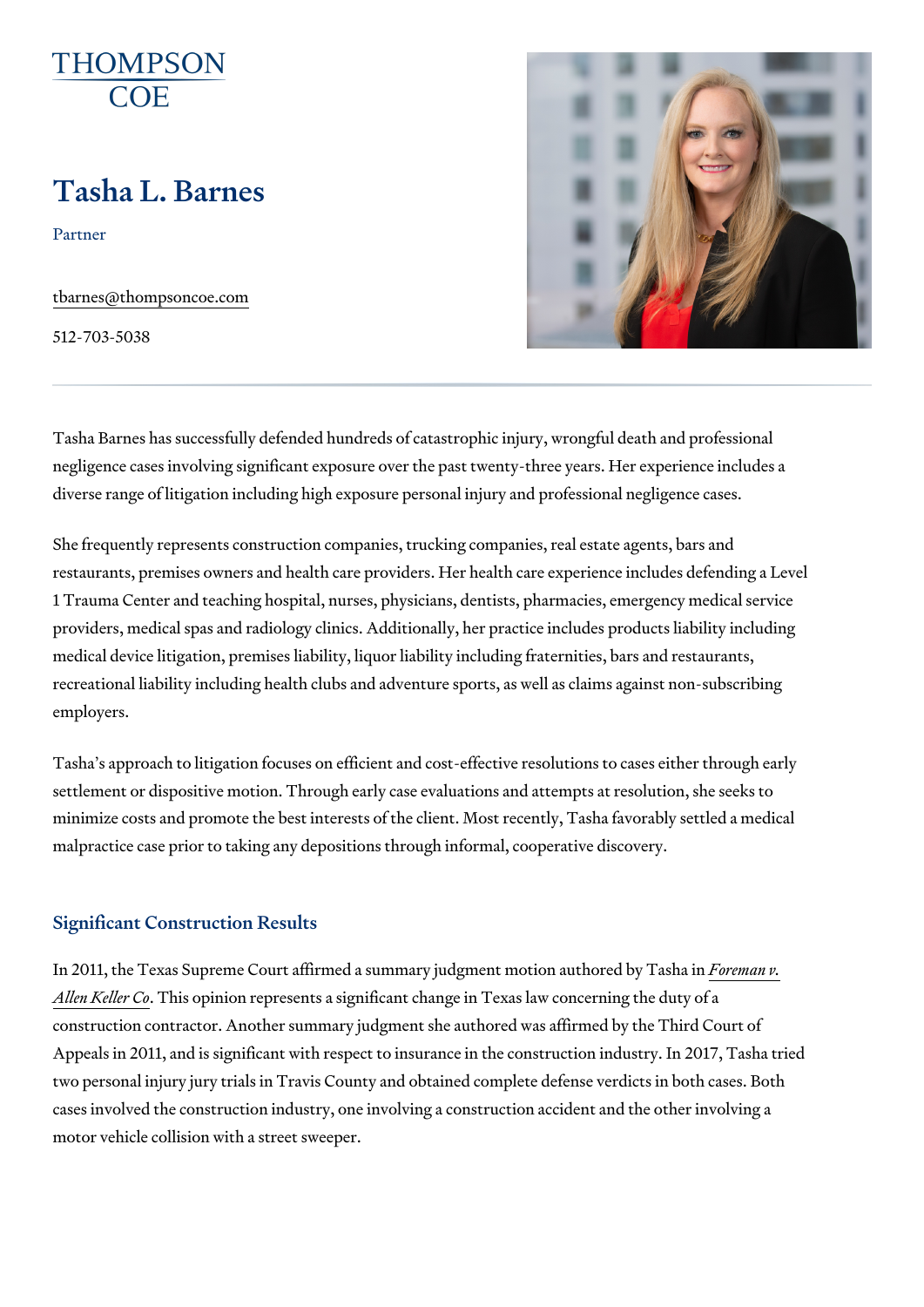# Representative Experience

Obtained a defense verdict on behalf of commercial mechanic in catastrophic injury case involving a crush injury to an operator of a bucket lift.

Obtained defense verdict on behalf of construction company for an admitted fault collision between a street sweeper and a parked car.

Authored summary judgment resulting in dismissal for international construction company in a traumatic brain injury case.

Tried and obtained defense verdict in favor of pharmacy in wrongful death case.

Won summary judgment on behalf of health care provider in labor and delivery case with alleged cerebral palsy and claimed economic damages in excess of \$25M.

Won summary judgment on behalf of a real estate brokerage firm sued for negligence and breach of contract.

Handled defense of medical device case resulting in defense verdict on behalf of one of America's largest manufacturers of healthcare supplies.

Obtained summary judgment on behalf of a college fraternity in sexual assault and dram shop case.

Obtained summary judgment for a national health club chain by enforcing a pre-injury release of liability.

Resolved a wrongful death suit on behalf of a construction company arising from a major natural gas explosion in Austin, Texas.

Obtained unanimous defense verdict for premises owner/construction company in a trucking accident at a gravel pit.

Negotiated favorable settlement in severe burn injury case on behalf of non-subscribing employer.

Obtained take-nothing judgment in wrongful death products liability case in which jury awarded damages against Co-Defendant for 17 million dollars.

Negotiated favorable settlement in double-fatality products liability action involving allegedly defective wheel.

Defended national motor carrier in triple-fatality trucking accident case.

# Awards & Recognition

# AUSTIN MONTHLY MAGAZINE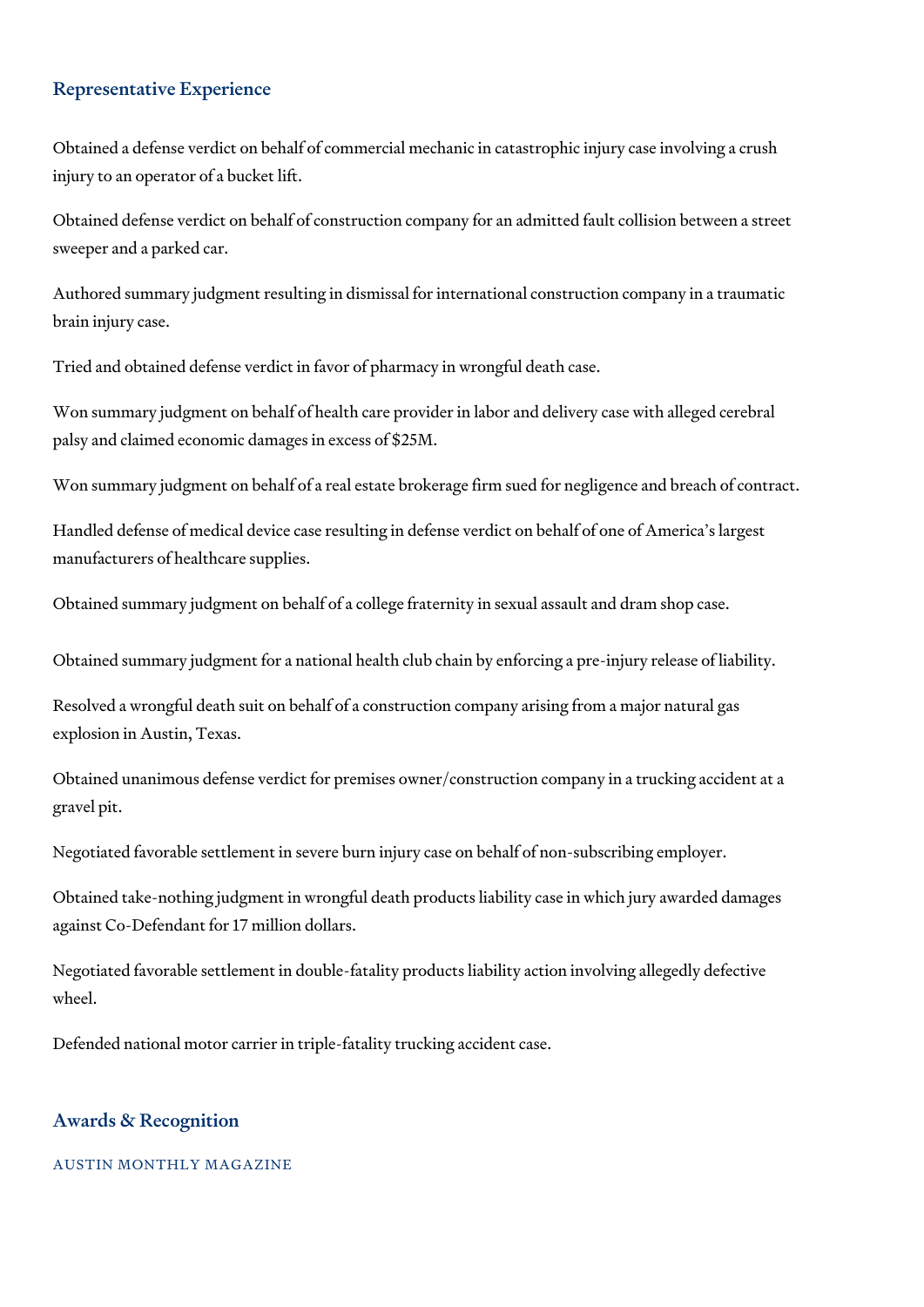Listed in Austin's Top Attorneys 2020

SUPER LAWYERS - RISING STAR Listed for Personal Injury - General: Defense 2004-2006, 2008

#### Related Services

[Constru](https://www.thompsoncoe.com/people/tasha-l-barnes/)ction

[General Liability/Catas](https://www.thompsoncoe.com/people/tasha-l-barnes/)trophic Injury

[Health](https://www.thompsoncoe.com/people/tasha-l-barnes/) Care

[Products Liability &](https://www.thompsoncoe.com/people/tasha-l-barnes/) Mass Torts

#### Publications & Speaking Engagements

[Law Alert: Fourteenth Court Of Appeals Narrows Sco](https://www.thompsoncoe.com/resources/publications/law-alert-fourteenth-court-of-appeals-narrows-scope-of-texas-medical-liability-act/)pe of Texas Medical L Jul 13, 2020

[Renowned Texas Attorney Files COVID-19 Wrongful Death](https://www.thompsoncoe.com/resources/publications/renowned-texas-attorney-files-covid-19-wrongful-death-suit-against-princess-cruise-lines/) Suit Against Prin Apr 23, 2020

[Next Wave of Coronavirus Litigation? Negligent Transmissio](https://www.thompsoncoe.com/resources/publications/next-wave-of-coronavirus-litigation-negligent-transmission-claims-against-property-owners-and-managers/)n Claims Again [Manag](https://www.thompsoncoe.com/resources/publications/next-wave-of-coronavirus-litigation-negligent-transmission-claims-against-property-owners-and-managers/)ers Apr 15, 2020

[Buckle Up or Else: Texas Supreme Court Holds Plaintiffs Re](https://www.thompsoncoe.com/resources/publications/buckle-up-or-else-texas-supreme-court-holds-plaintiffs-responsible-for-failure-to-wear-seat-belts/)sponsible for F Dec 16, 2015

[H.B. 1869: The Impact of the Subrogation Reform Bill](https://www.thompsoncoe.com/resources/publications/h-b-1869-the-impact-of-the-subrogation-reform-bill-upon-third-party-liability-claims/) Upon Third-Party Lia Oct 18, 2013

H.B. 1869: The Impact of the Subrogation Reform Bill Upon Third-Party Lia

#### Education, Admissions & Activities

#### EDUCATION

University of Oklahoma J.D., cum laude, 1996 Order of the Coif